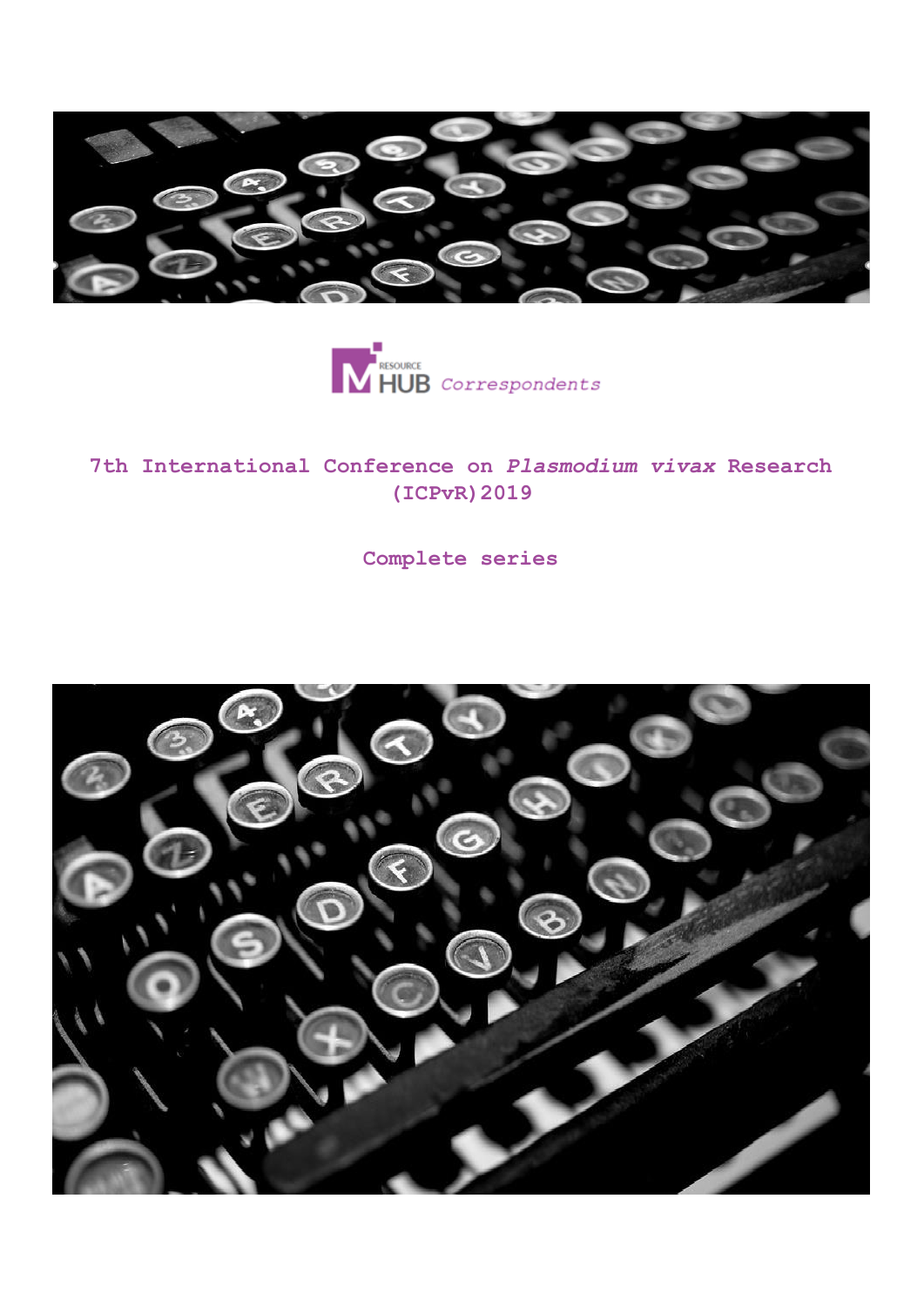

## *MESA Correspondents bring you cutting-edge coverage from the 7th International Conference on Plasmodium vivax Research (ICPvR).*

### *26-28 June 2019*

### *Institut Pasteur, Paris, France*

*The MESA Alliance would like to thank Prof Hernando del Portillo (ISGlobal & Institut d'Investigació Germans Trias i Pujol (IGTP)) for his mentoring and editorial support, and for sharing his knowledge during the production of these reports.*

*The MESA Alliance would also like to acknowledge the MESA Correspondents Emma Collins and Kate Twohig (University of Oxford) for their crucial role in the reporting of the sessions.*

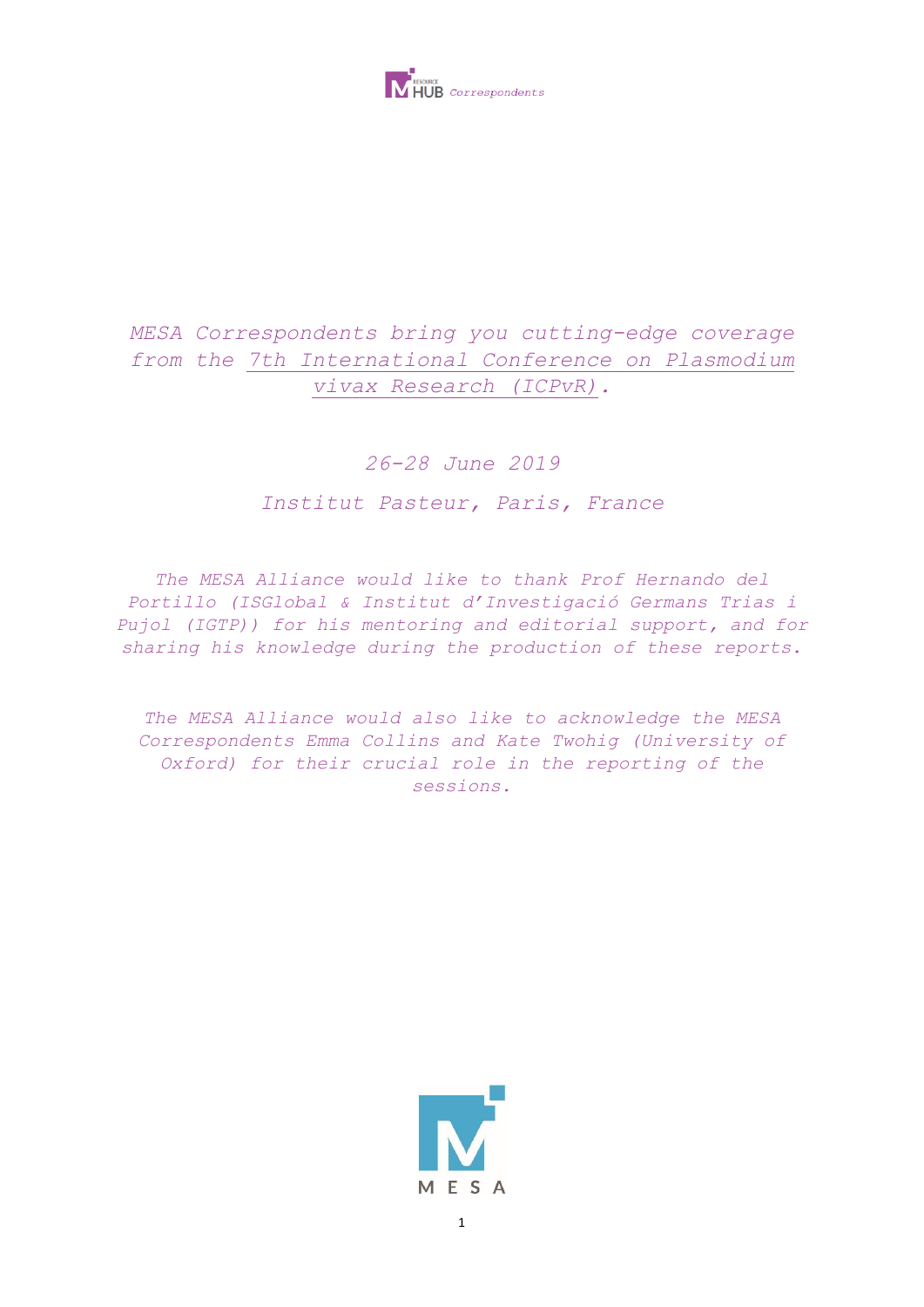

# Table of contents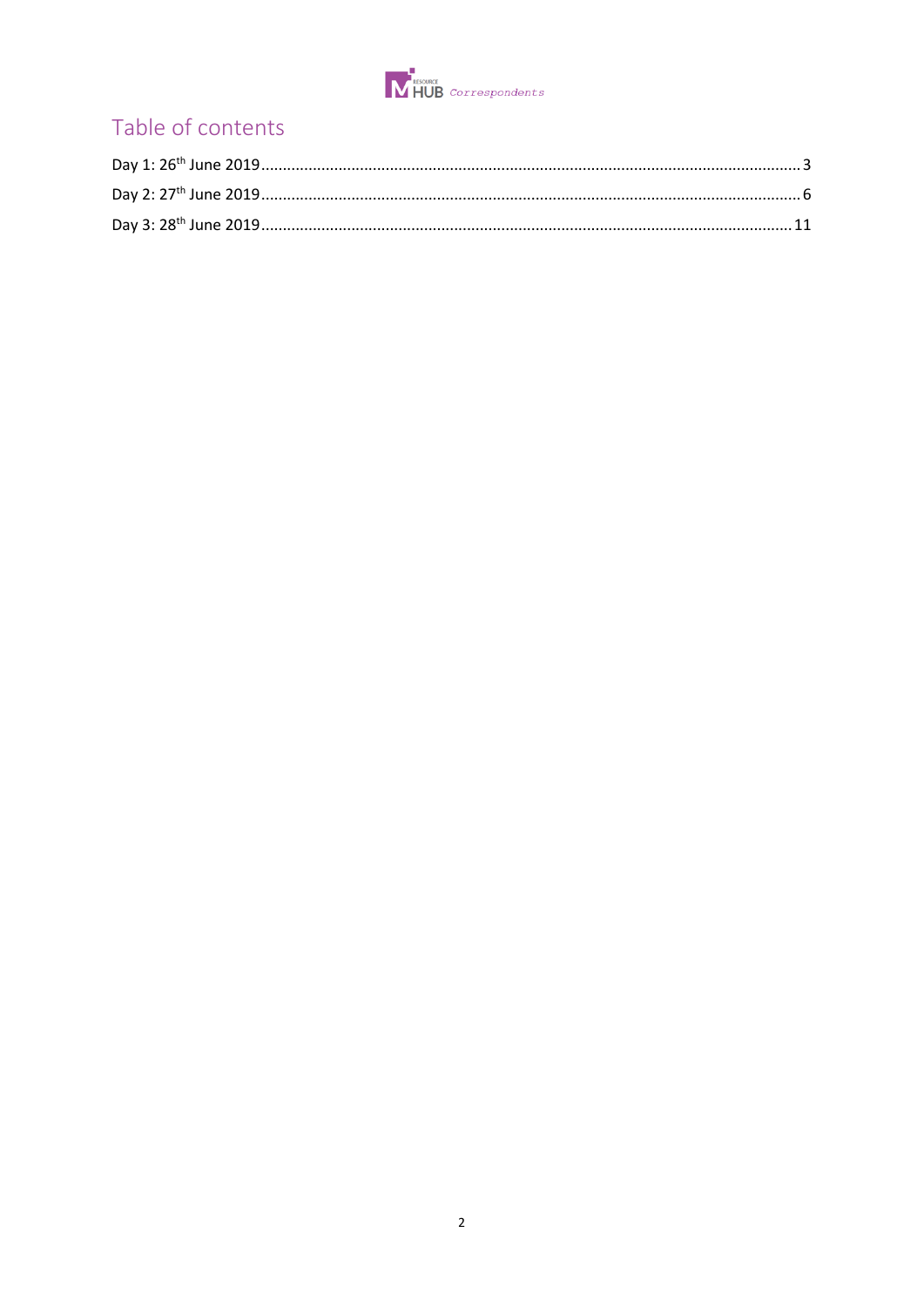

# <span id="page-3-0"></span>Day 1: 26th June 2019

Setting the stage for the 7th International Conference on *Plasmodium vivax* research were a series of experienced speakers. **Chetan Chitnis** (Institut Pasteur, France), the panel chair, reminded the group of the current global status of *Pv*, including the impressive reductions in burden at the beginning of the  $21<sup>st</sup>$  century, as well as the limits that have been reached through use of standard control measures. He recognized the research contributions of **Dr Louis Miller** (NIAID, NIH, United States), who then reminded the group of the major breakthroughs and remaining challenges of *P. vivax* research. The crucial challenges he identified were the need to develop drugs for the hypnozoite stage of *P. vivax* and the ability to culture *P. vivax,* which could lead to significant developments in the understanding of the parasite.

**George Snounou** (French National Center for Scientific Research, CNRS, France), took us on a journey through malaria history, exploring many key discoveries since the 1800s. A particularly fascinating look at experimental malariology revealed the richness of this data source, including 13000 reports between 1917 and 1945 of malaria therapy inoculations with *P. vivax* around the world. He presented a philosophy to "be ignorant and be imaginative" in scientific inquiry, giving examples of dogmas that remained long unchallenged before being ultimately disproved. He identified some examples of current "wobbly dogmas", including that *P. vivax* is the 'benign' malaria, that *P. vivax* cannot infect Duffy negative individuals and the possibility of sequestration and cryptic cycles.

We were treated to a comprehensive overview of the biology of *P. vivax* by **Wai-Hong Tham** (Walter and Eliza Hall Institute, Australia). She highlighted research and tools that have or will greatly contribute to our understanding of *P. vivax* biology, such as the use of drug screens to investigate new treatments for hypnozoites that utilise tiny technologies and 3D cultures. She also talked about molecular insights into parasite invasion of reticulocytes and the use of biomarkers for hypnozoites being key to the future of surveillance methods. Finally, she spoke about the need for a *vivax* model due to its inability to culture, current available options include using a similar *Plasmodium* species with orthologues, chimeric humanized mouse models or carrying out controlled human infection trials.

In the session on the Epidemiology of *Plasmodium vivax* malaria burden, a wide range of topics were covered, however, there were a few recurring topics that were emphasised. One was the use of primaquine at high dose as a universal cure. **Ric Price** (Menzies School of Health Research and Charles Darwin University, Australia, and University of Oxford, United Kingdom) highlighted evidence that indicated that higher dose primaquine dramatically reduces the risk of recurrent infections. Moreover, Ric highlighted that the majority of *P. vivax* is in children and in remote areas and emphasised the importance of targeting these vulnerable populations and ensuring treatment reaches them. Ric also discussed the importance of ensuring that interventions and policy are context-specific, which made it especially valuable to hear specific studies carried out in the Pacific and South America. **Dionicia Gamboa** (Universidad Peruana Cayetano Heredia, Peru) discussed the strides that are being made in malaria burden reduction in South America. In particular, they found that there are many sociodemographic and ecological factors that determine spatial heterogeneity and lead to localised regions of malaria across Peru. She presented an overview of the Malaria Plan Zero, a more realistic long-term malaria elimination plan that is being supported by the government in Peru. **Leanne Robinson** (Walter and Eliza Hall Institute, Australia) offered insight on the *P. vivax* situation in Papua New Guinea. She emphasised that in their study they found a different rate of vivax reinfection to a previous study, illustrating the heterogeneity throughout the country and region. Moreover, she spoke about how after intervention implementation the reduction in vivax was much slower than that of falciparum.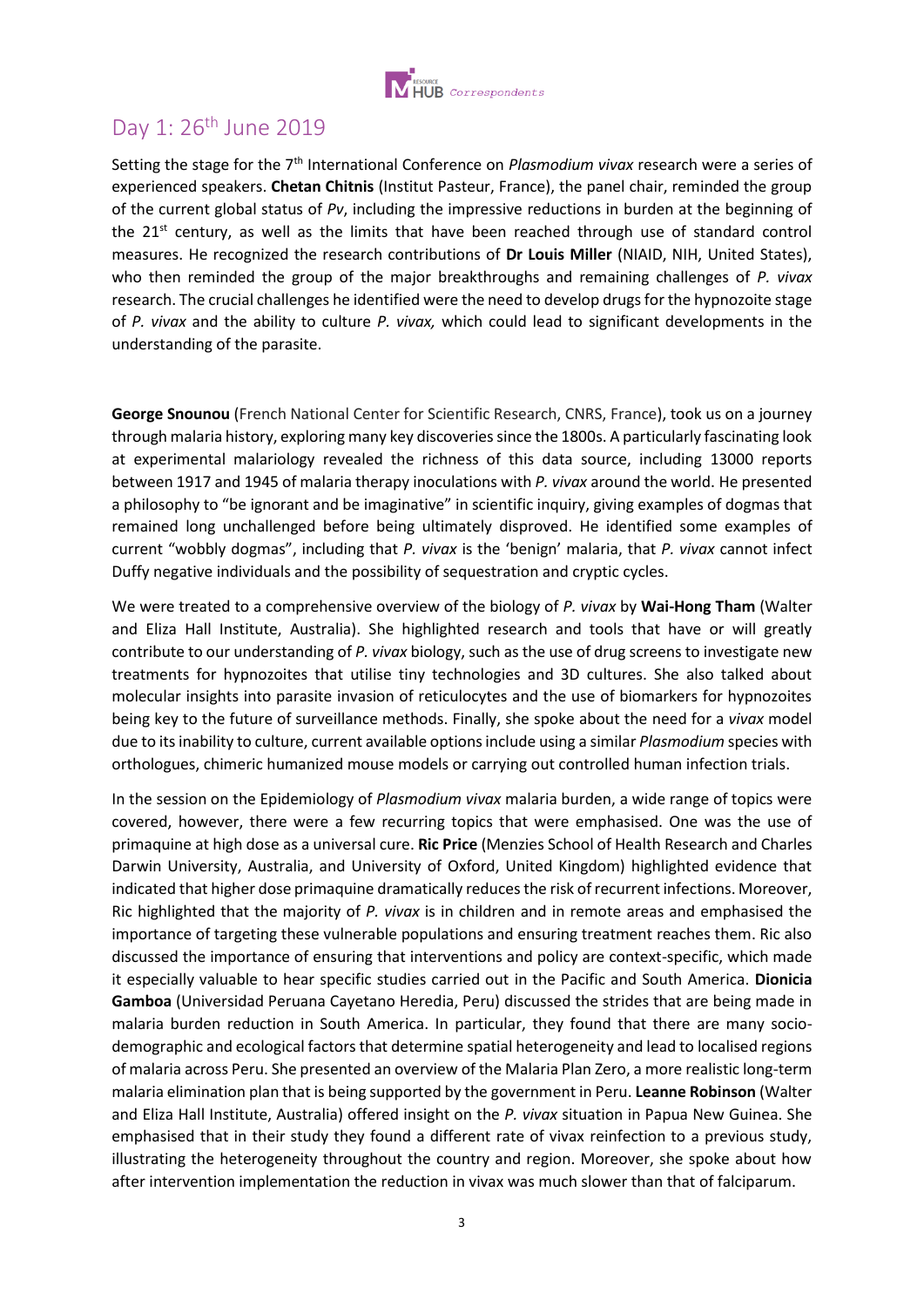

**Katherine Battle** (Malaria Atlas Project, University of Oxford, United Kingdom) presented her novel maps on global *P. vivax* burden. She spoke about the shift from using prevalence surveys to routine case surveillance and how this is a particular challenge in Africa because of limited data. The importance of these changing trends was emphasised, this may be particularly important given the frequently reported rise in proportion of vivax cases as transmission declines.

**Aimee Taylor** (Harvard T.H. Chan School of Public Health, United States) examined the cause of *Pv* recurrence by examining 3-9 highly polymorphic microsatellites, which were fed into a novel population statistical model to estimate the time to recurrence and genetic relatedness. She found that her model could reliably distinguish relapse from reinfection. Overall, she found that population supervised high dose primaquine could avert 99% of relapses.

**John Henry** (Institute for Health Metrics and Evaluation, United States) described an analysis of malaria therapy records, which observed a relationship in logged mean and variance of asexual parasite densities consistent with Taylor's law and showed correlation between increased parasite density higher fraction of fevers. Both *Pf* and *Pv* displayed these general characteristics, however, the periodicity of the parasite densities differed between species.

The Turbo Talks highlighted unique epidemiological characteristics of *P. vivax* in diverse geographic settings. In the Mancio Lima area of Brazil, haplotype analysis presented by **Thais De Oliveira** (University of Sao Paulo, Brazil) showed that infections were mainly due to local transmission, rather than introduced cases. **Mirco Sandfort** (Institut Pasteur and Sorbonne University, France) showed two cross-sectional surveys that examined the burden of malaria near forest regions of Cambodia. **Inge Sutanto** (University of Indonesia, Indonesia) presented a multi-center study bringing worrying news that close to 40% recurrence of *P. vivax* was not prevented by high dose primaquine treatment. Finally, a novel finding was brought to the forefront by **Kate Twohig** (Malaria Atlas Project, United Kingdom) as she discussed evidence for the presence of *P. vivax* in 29 African countries, with 9 of these countries showing evidence of infection in Duffy negative individuals.

The results presented by **Ingrid Felger** (Swiss Tropical and Public Health Institute, Switzerland) demonstrated the power of ultra-sensitive qPCR methods using multiple copies of mitochondrial 18S region over standard low copy qPCR. She found that the ultra-sensitive qPCR was far more sensitive than the standard practice for asymptomatic infections. Moreover, she found that using finger prick blood samples instead of venous blood samples for the ultra-sensitive qPCR captured the majority of sub-microscopic infections, including 91% gametocyte carriage. Importantly, this meant that all infections with high enough parasitemia to be transmissible were identified.

**Matthias Marti** (University of Glasgow, United Kingdom) explored the conundrum of severe *Pv* infection with low observed peripheral blood parasitemia and the hypothesis of an additional parasite reservoir contributing to this clinical presentation. Through amplification of markers of different stages of parasite development, he found evidence to support extravascular sequestering and parasite maturation in the bone marrow.

**Amelie Vanteaux's** (Institut Pasteur, Cambodia) presentation examined malaria epidemiology with a vector focus in Cambodia. Following a large mosquito collection, 20% of the mosquitoes were captured from 6am to 6pm, suggesting that vector control tools that protect only at night (such as insecticide-treated nets) may be less effective. Another interesting finding was that more infectious mosquitoes were collected in the forest compared to other sites (3.2% and 1.9% respectively).

Transmission-blocking vaccines remain a high priority research item on the malaria control agenda. **Arianna Marini** (University of Oxford, United Kingdom) presented an investigation to improve the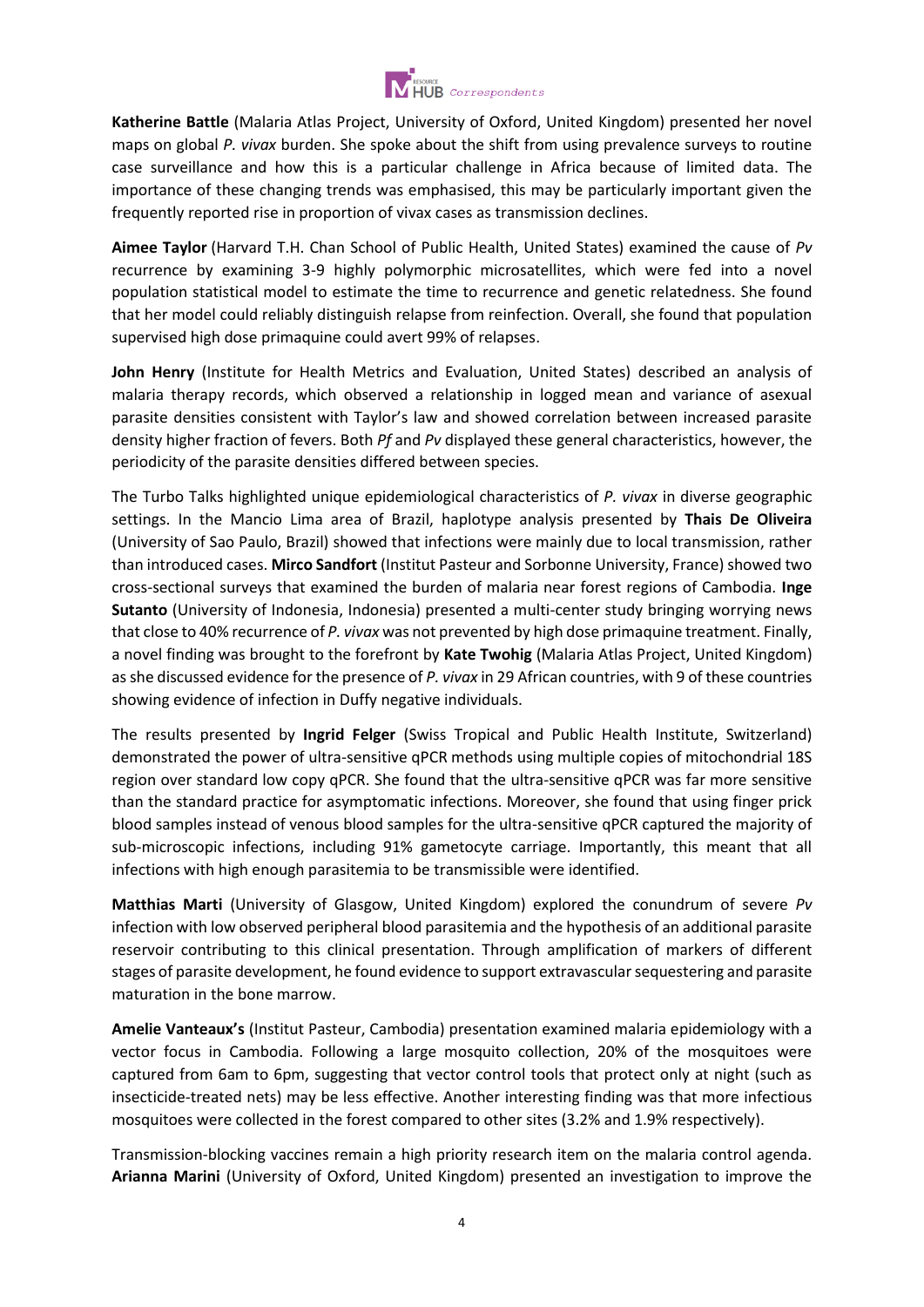

immunogenicity of a key vaccine candidate, Pvs25, with the Plug-and-Display technology using viruslike particles. This platform was further improved through the Matrix-M adjuvant and similar candidate products are being prepared for Phase 1 clinical trials.

One of the highlights of the talks on day one was undoubtedly the presentation by **Steven Kho**  (Menzies School of Health Research, Australia), who examined the evidence for a hidden *P. vivax*  biomass in the spleen. He convincingly described evidence from splenectomies that showed that 95% of the individuals tested (n = 21) had asymptomatic *Plasmodium* infection, seven infections were vivax*,*  13 were falciparum and 1 was a mixed infection. They found more asexual stages in the spleen than in the peripheral blood, predominantly in the *P. vivax* cases, and that there were increased immature reticulocytes in these spleens which could evidence that it may be a site for parasite development. This presentation thus seems to break the dogma that the unique function of the spleen in malaria is the destruction of infected red blood cells.

The first Turbo Talks from the second session transported the audience from Brazil to Myanmar: **Ana Paula Duarte** (State University of Amazonas-UEA and Tropical Medicine Foundation Dr Heitor Vieira Dourado, Brazil) described the inhibition of *P. vivax* infection in *Anopheles aquasalis* through silencing of JNK and Toll immune pathways, providing improved understanding of this dominant vector in the Brazilian Amazon area. She was followed by **Victor Chameau** (Shoklo Malaria Research Unit, Mahidol-Oxford Tropical Medicine Research Unit, Mahidol University, Thailand and University of Oxford, United Kingdom), who presented on the impact of mass drug administration on the entomological inoculation rate and showed that the entomological inoculation rate was reduced by 12.5 fold. However, the reservoir of *vivax* was reconstituted within 3 months, presumably due to relapses.

Finally, **Henry Surenda** (London School of Hygiene & Tropical Medicine, United Kingdom and Gadjah Mada University, Indonesia) and **Liz Musset** (Institut Pasteur in French Guiana, France) (on behalf of **Emilie Mosnier** (Andrée Rosemon Hospital and University of French Guiana, France) spoke on topics that intersected malaria control and operational research. **Henry** demonstrated the predictive power of serological analysis, commenting on the capacity to improve targeting of interventions in low endemic settings and **Liz** showed a retrospective analysis of a *P. vivax* outbreak on the French Guiana/Brazil border.

We have had a great first day at the 7<sup>th</sup> International Conference on *Plasmodium vivax* Research. Looking forward to hearing more tomorrow!

*This daily report has been written by Emma Collins and Kate Twohig (University of Oxford) as part of the MESA Correspondents program. Senior editorial support and expertise have been provided by Prof Hernando del Portillo (ISGlobal & Institut d'Investigació Germans Trias i Pujol (IGTP)).*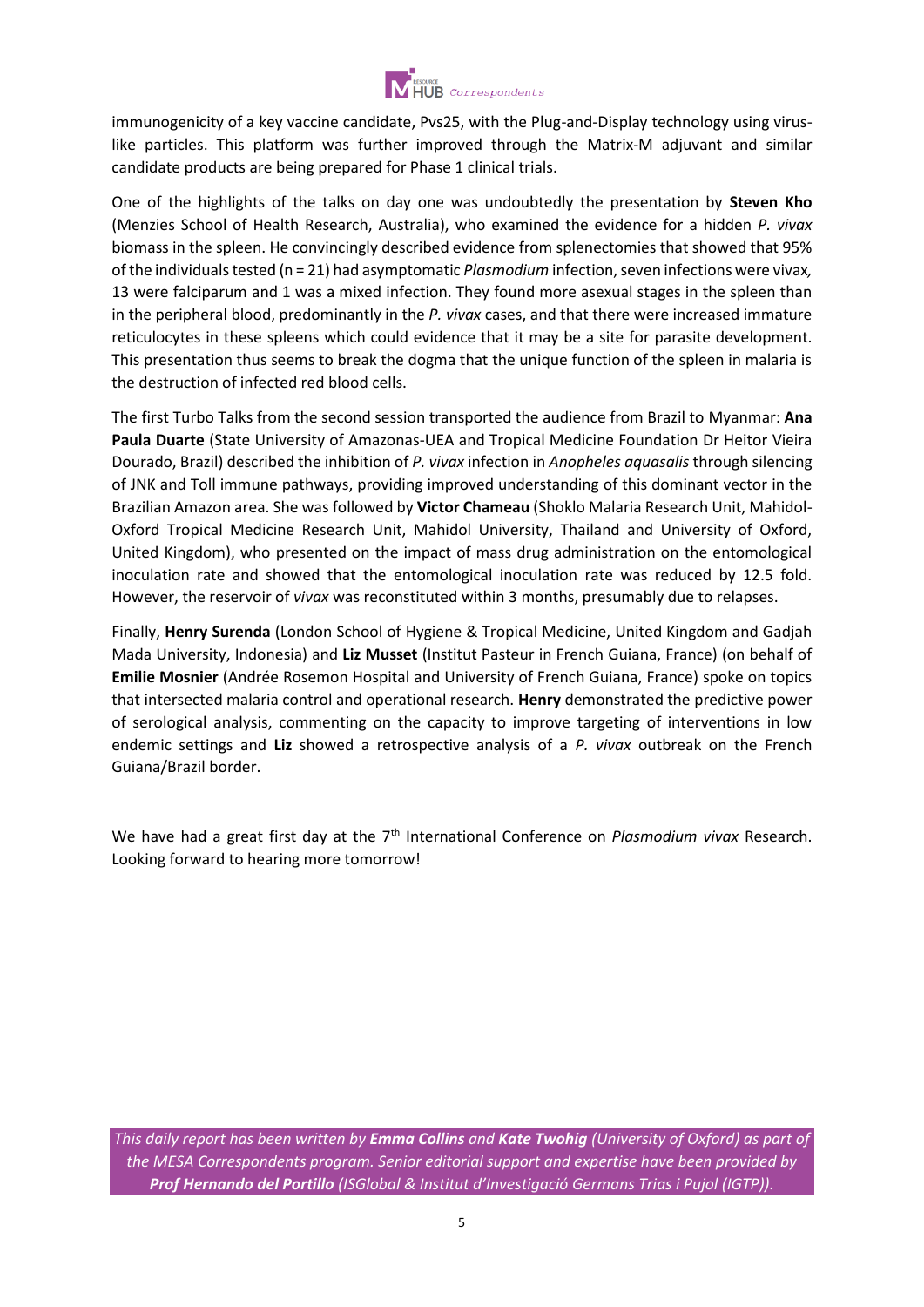

# <span id="page-6-0"></span>Day 2: 27<sup>th</sup> June 2019

The main focus of the presentations on day two of the 7th International Conference on *Plasmodium vivax* Research was on laboratory exploration of *P. vivax* biological characteristics, parasite development stages and host-parasite interaction. There was a lively poster session during the lunch period and a conference dinner at the magnificent Musée d'Orsay.



*Poster session*

#### *Plasmodium vivax* **sporozoites and liver stages (hypnozoites, invasion, vaccines, immunity)**

We started the day with an excellent talk from **John Adams**(University of South Florida, United States) presenting his investigation to find the essential genes involved in activation and infectivity of *P. vivax*  sporozoites in order to find a target for inhibition. He spoke about using phylogenetic genomics information from *P. falciparum*, *P. berghei* and *Toxoplasma* as a proxy to study essential genes in *P. vivax*. He emphasised that the ideal targets would have the following characteristics: present in blood stage parasites, expressed in multiple life stages and not transcriptionally repressed. He also described implementation of semi-automated HTP methods for quantitative analysis of live sporozoite motility, traversal cell assays and inhibition of liver stage development for drug and vaccine development.

**Erika Flannery** (Novartis Institute of Tropical Diseases, United States) spoke about the continued uncertainty in the mechanisms underlying *P. vivax* relapse and radical cure within the liver. She demonstrated the importance of using schizonticidal drugs before adding hypnozoicidal drugs to remove confounding factors in the studies of hypnozoite biology and demonstrated that hypnozoites are transcriptionally silent and can be reactivated. She described techniques for drug discovery using the in vitro culture of *P. cynomolgi*, which permits the use of reverse genetics to create transgenic lines, the use of iPS cell lines capable of differentiating to hepatocytes as an unlimited source for in vitro culture of hypnozoites, and of liver chimeric humanised mouse models to assess if drug exposure at different infection stages could prevent or halt hypnozoite formation and activation.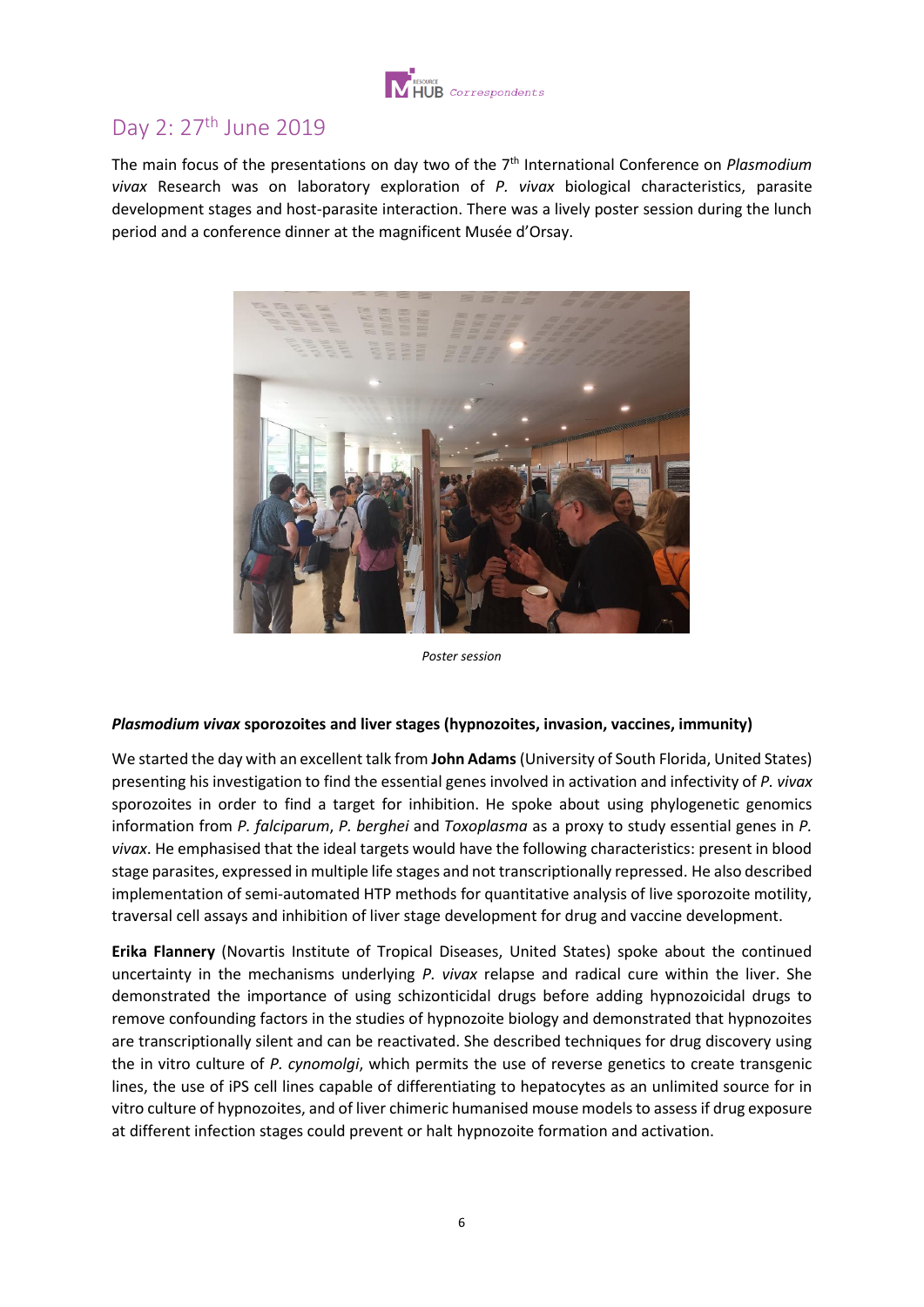

**Arturo Reyes-Sandoval** (Jenner Institute, University of Oxford, United Kingdom) described challenges for vaccine development for *P*. *vivax*, including the life cycle complexity and genetic diversity across parasite populations. The consequences of these challenges are that a new vaccine would ideally target multiple components and stages. He demonstrated the use of transgenic *P. berghei* parasites expressing *P. vivax* vaccine candidates as surrogate markers in vaccine antigen screening and prioritization. Trials of three main vaccine candidates, Pv CelTOS, PvTRAP and PvCSP (PvR21) demonstrated that the PvCSP utilising HepB S VLP was the most promising, leading to 100% protection in two mice models; thus, paving the road for near future clinical trials. Further improvements using a combination of proteins (e.g. PvR21 with TRAP) are being pursued.

**Steven Maher** (University of Georgia, United States) emphasized the value of collaboration in the optimization and innovation of drug screening processes. They have harvested more than a billion sporozoites to use in hepatocyte challenge experiments and emphasized the importance of implementing semi-automated HTP methodologies for drug screening which have allowed them to test over 18,000 compounds.

**Alison Roth**'s (Walter Reed Army Institute of Research) research screened large numbers of compounds for novel anti-relapse hypnozoicidal drugs in a *P. cynomolgi* liver model, balancing toxicity with reactivity and efficacy. **Josue da Costa Lima Junior (**FIOCRUZ, Brazil) discussed his characterisation of the humoral response to PvTRAP protein, finding that IgG1 was the main immune response elicited. For drug and vaccine development, generation of large numbers of sporozoites is required. **Rosa Santana** (Tropical Medicine Foundation Dr Heitor Vieira Dourado, Brazil) presented work demonstrating higher sporozoite production in *An. darlingi*, compared with *An. aquasalis*. **Dennis Shanks** (Australian Defence Force Malaria, Infectious Disease Institute, and University of Queensland, Australia) completed the morning session with a presentation of the correlation between blood transfusion with *P. vivax* hypnozoite initiation for infection relapses from an analysis of historical data from US Army records. From this, he hypothesised that apoptosis of hepatocytes could be the trigger for hypnozoite activation.

#### **Ex vivo and in vivo models to study** *Plasmodium vivax*

**Dennis Kyle** (University of Georgia, United States) discussed the importance of understanding the characteristics of hypnozoites in order to discover a radical cure for *P. vivax.* They found that the PI4K activity varies between hypnozoites, generally arising between three and six days post infection, and that PI4K insensitivity may be a marker for hypnozoites. Their drug screening found that Monensin is an effective drug against schizonts and hypnozoites and mentioned screening several different libraries such as MMV libraries and ReFRAME, from which they have identified 14 new compounds.

For decades **Bruce Russell** (University of Otago, New Zealand) has been trying to culture *P. vivax*, finally attempting to replicate a 1981 study to culture *P. cynomogi* as a proxy. He failed to culture with common *P. cynomolgi* strains B and M but had great success with the Berok strain. This technology has been transferred to many different laboratories worldwide and is available upon request. The ability to culture one strain and not others led him to investigate the differences in reticulocyte invasion between the strains. He recalled the audience´s attention about misconceptions of reviewers on *P. vivax* research and the importance of pursuing efforts to continue emphasizing the fundamental biological differences between *P. falciparum* vs *P. vivax*.

A comprehensive talk on how a model of *P. cynomolgi* infection in rhesus macaques can be used to further elucidate insights into relapse infection biology was given by **Chet Joyner** (Emory University,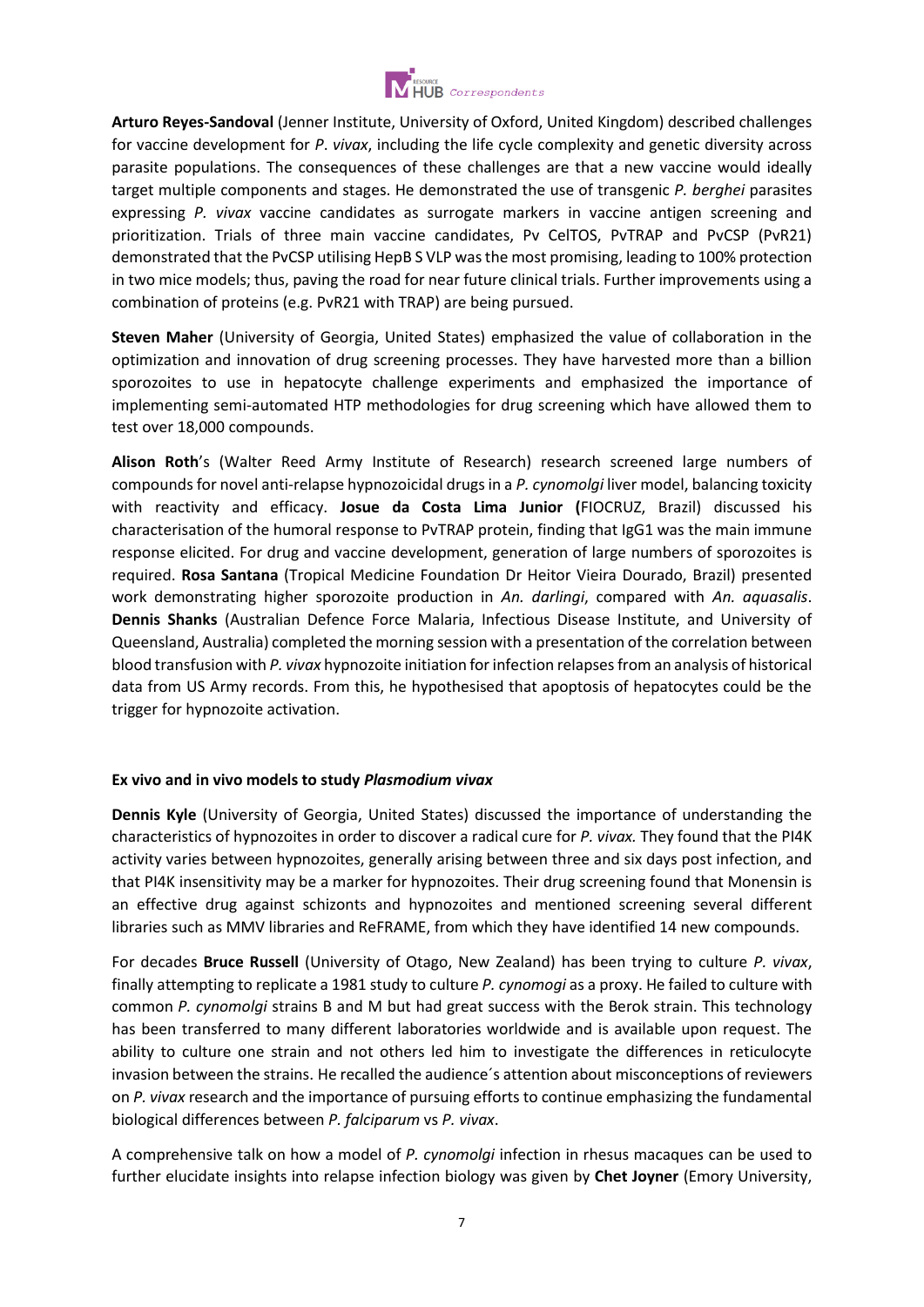

United States). He reiterated that although this model provides a similar context in which to investigate *P. vivax*, noting the similarity in observed clinically silent infections, we don't know the full extent to which these parasites differ. He provided evidence using changes in the host transcriptome that infections are modulating B cell related immune responses.

In the absence of *P. vivax* cultures or *in vivo*models, **Rob Moon** (London School of Hygiene and Tropical Medicine, United Kingdom) described how transgenic *P. knowlesi* can be used as an effective model for *P. vivax* vaccine candidates. He has refined the mutagenesis of *P. knowlesi* using CRISPR cas9 to substitute the *P. knowlesi* Duffy binding protein (DBP) for the vivax DBP and also knocked out the beta and gamma DBPs. This swap provided insight for the parasite host preference, as the transgenic parasite had more affinity for human cells than macaque cells.

**Anne-Marie Voorber-van der Wall** (BPRC, The Netherlands) successfully described her development of a double reporter line of *P. cynomolgi.* She inserted a green fluorescent protein (GFP) at a constitutive promoter so it was expressed in all parasites while inserting mCherry to be regulated by Lisp2, which has recently shown to mark early liver stages in *P. cynomolgi.* The transgenic parasite exhibited no loss of fitness, and after 6 days hypnozoite development could occur. This transgenic model is an exciting new tool that can be used to study compounds that trigger hypnozoite development and allowed the first unequivocal evidence of true hypnozoite reactivation.

**Catlin Cooper** (University of Georgia, United States) spoke about her efforts to create a proxy for *P. vivax* continuous culture. She achieved long-term culture of the *P. cynomolgi* Berok RLV9 strain, while improving sustainability using human serum. **Florian Bach** (University of Edinburgh, United Kingdom) reported the results of the first blood-stage infection trial from which he hypothesised that *P. vivax* malaria reprograms the immune system to reduce inflammation and minimise pathology. He hopes to investigate this idea further by monitoring the immune responses of volunteers with repeated infections. **Letusa Albrecht** (FIOCRUZ and UNICAMP, Brazil) compared RNA of parasites with weak and strong levels of rosetting and demonstrated that there are over 150 genes involved in the process, with around 16% of them associated with membrane proteins. Moreover, she observed increased rosetting capacity observed in sexual parasite stages. **Gabriel Rangel** (Harvard T.H. Chan School of Public Health, United States) investigated whether there was further discrimination in reticulocytes choice for parasite invasion and discovered that *P. vivax* had a high preference for and survived better in SLC12A6+ cells.

#### *Plasmodium vivax* **blood stages (invasion, immunity, pathogenesis and vaccines)**

In 1976, the first study that described the protection of Duffy blood group negativity against *P. vivax*  was published, and today **Peter Zimmerman** (Case Western Reserve University, United States) presented contradictory evidence of *P. vivax* infections in Duffy negative individuals from Madagascar. A study carried out in Ampasimpotsy district illustrated a decrease in prevalence of *P. vivax* infections in Duffy negative individuals and lower levels in Duffy heterozygotes, suggesting that it still has a protective effect. However, the mechanism of entry into Duffy negative cells remains unknown. Given the finding of Duffy positive red blood cells in the bone marrow of Duffy negative individuals, he is using bone marrow cells to try developing the in vitro culture system of P. vivax and showed data of sustaining cultures for 500 days.

Innovation in *P. vivax* preventative interventions is limited by challenges in acquiring sufficient parasite for inoculation. **Angela Minassian** (Jenner Institute, University of Oxford, United Kingdom) demonstrated the implementation of the first European controlled human malaria infection (CHMI)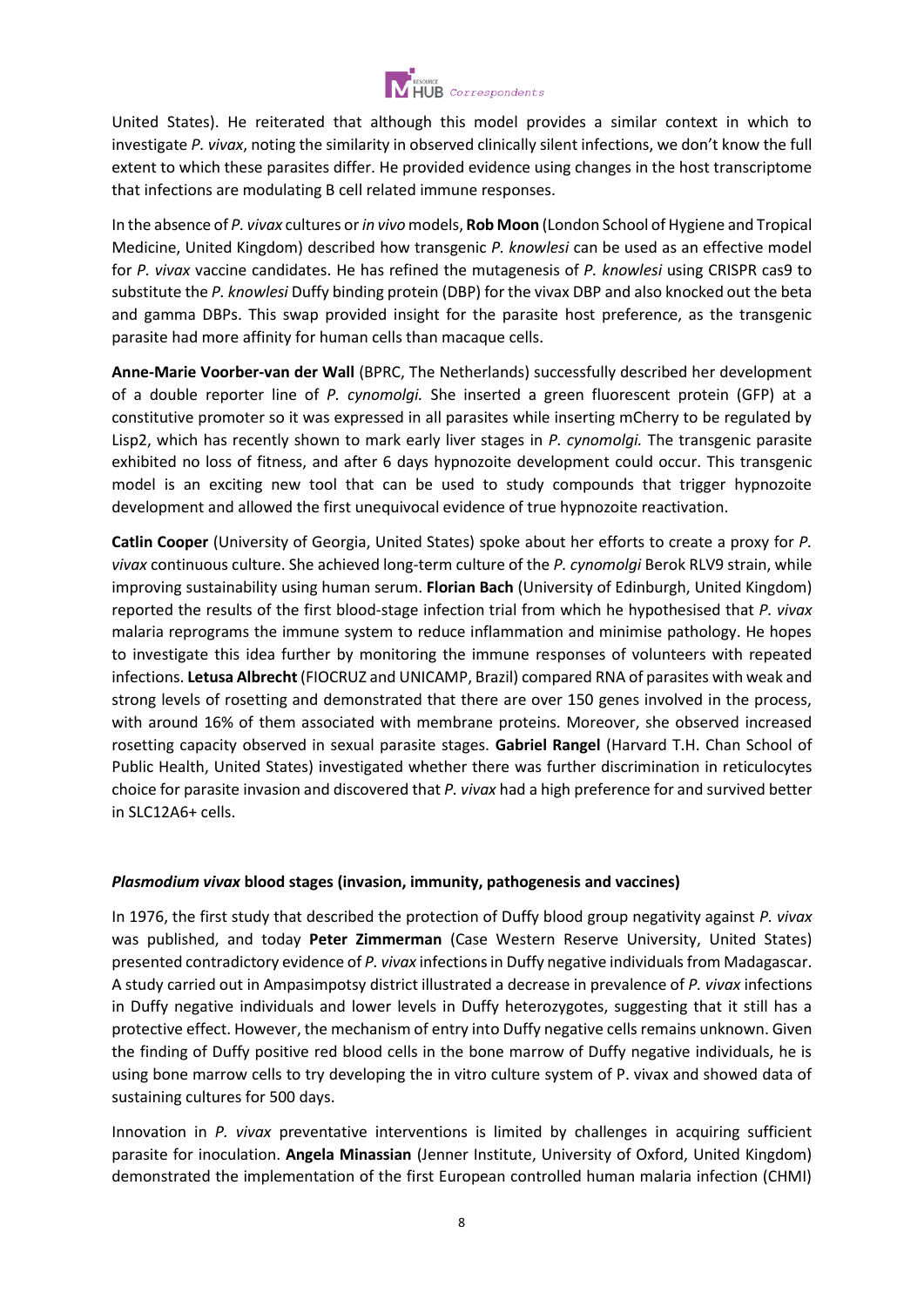

facilities to carry out clinical trials of *P. vivax*. A meticulous approach following European regulations allowed the production of 190 vials of *P. vivax* infected blood, which she encouraged other groups to use in vaccine trials. Undoubtedly, this kind of collaboration will enable the malaria research community to accelerate the rate of breakthroughs and hopefully hasten the production of an effective *P. vivax* vaccine. Two different candidates of the Duffy Binding Protein are now entering in these CHMI clinical trials.

The evolutionary history of *P. vivax* was examined through research presented by **Virginie Rougeron** (French National Center for Scientific Research, CNRS, France) on the relatedness to the *P. vivax*-like parasite that infects African great apes. Through genomic characterization from whole genome amplification and short read illumina sequencing, two distinct clades for *P. vivax* and the vivax-like parasite are determined, including further discovery of two vivax-like sub-lineages.

With a panel of monoclonal antibodies from the first in-human trials of leading *P. vivax* vaccine candidate, the Duffy-binding protein (PvDBP), **Tom Rawlinson** (Jenner Institute, University of Oxford, United Kingdom) used growth inhibition assays to characterise the invasion inhibitory properties in a transgenic *P. knowlesi* parasite line.

Current research has identified only two red blood cell host receptors that mediate *P. vivax* parasite invasion: the Duffy Antigen Receptor for Chemokines (DARC) and the reticulocyte restricted transferrin receptor (TfR/CD71). The presentation by **Usheer Kanjee** (Harvard T.H. Chan School of Public Health, United States) provided insight into the functional impact of these proteins, showing that DARC knockout and TfR mutants individually reduced *P. vivax* parasite invasion. Promising reductions in *P. vivax* invasion from a SLC4A1 knockout study also called attention to a possible species-transcendent host factor.

We heard three turbo talks this afternoon, the first was from **Camille Roesch** (Institut Pasteur, Cambodia) who demonstrated the functional impact of increased PvDBP gene copies associated with higher PvDBP gene expression, aiding the understanding of why this protein gene is amplified even in areas of low Duffy-negativity. Following on from yesterday's presentation revealing high spleen parasite biomass, **Haruka Toda** (Barcelona Institute for Global Health (ISGlobal)), showed research supporting cytoadherence of uninfected spleen fibroblasts as a result of stimulation due to extracellular vesicles from infected cells.

**Martha Clark** (Harvard T.H. Chan School of Public Health, United States) and her flow cytometry lysis assay demonstrated that there was increased osmotic fragility associated with reticulocyte development and decreased osmotic stability during parasite maturation.

Finally, **Herbert Opi** (Burnet Institute for Medical Research and Public Health, Australia) spoke about how we often rely on increased antibody production to identify potential target molecules, however, we should focus more on the functional antibody response.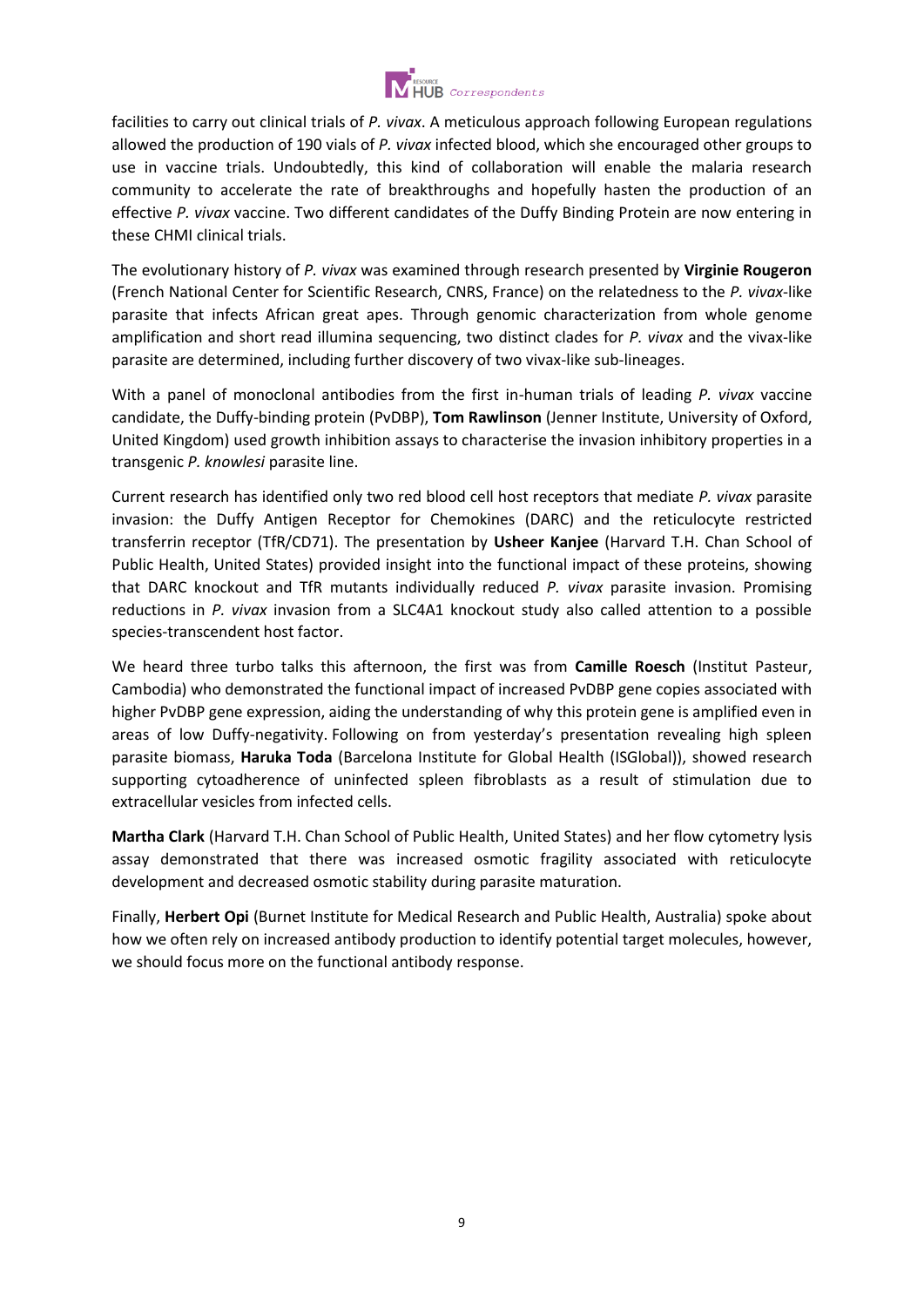



*Dinner at the magnificent Musée d'Orsay*

*This daily report has been written by Emma Collins and Kate Twohig (University of Oxford) as part of the MESA Correspondents program. Senior editorial support and expertise have been provided by Prof Hernando del Portillo (ISGlobal & Institut d'Investigació Germans Trias i Pujol (IGTP)).*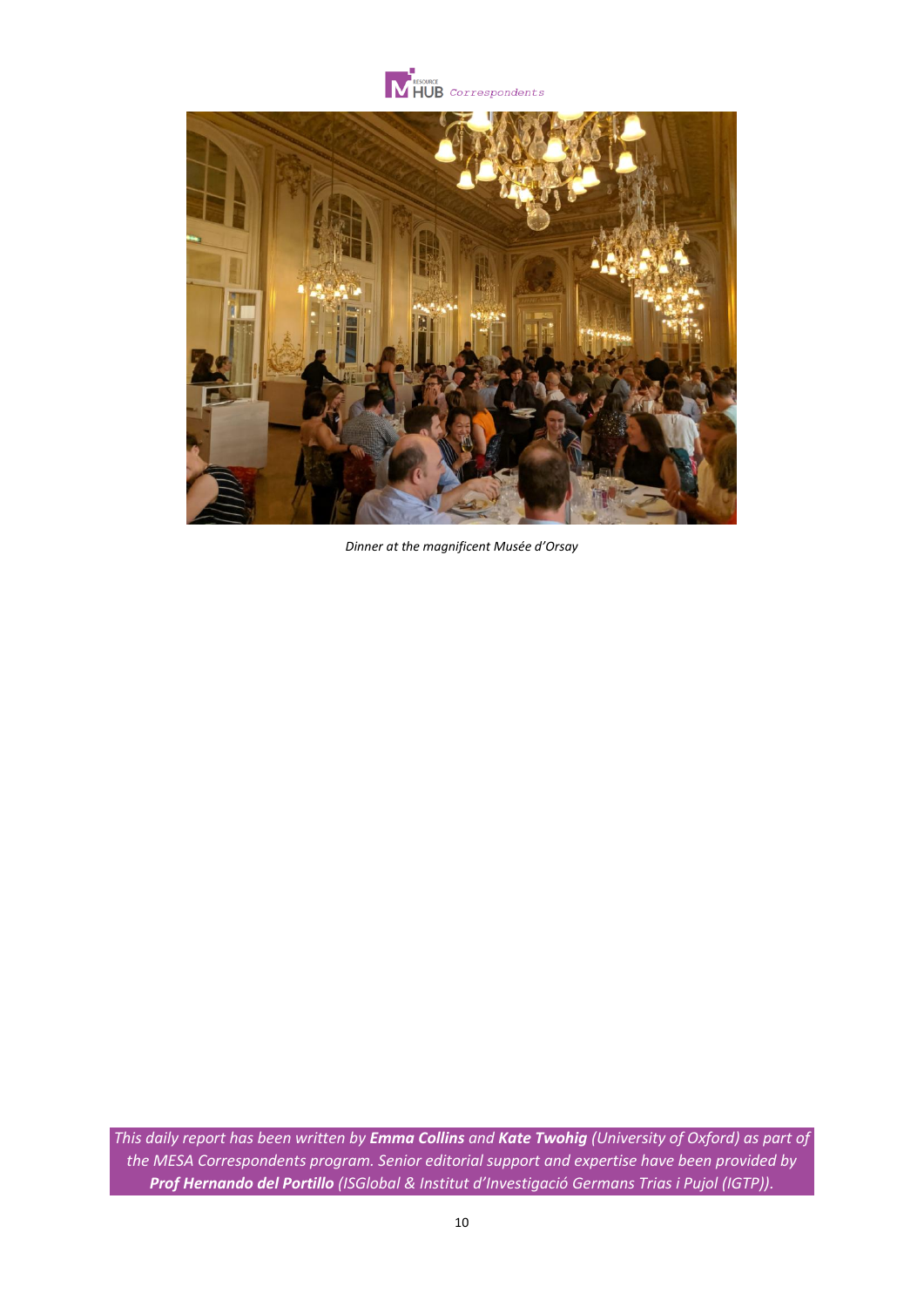

# <span id="page-11-0"></span>Day 3: 28th June 2019

Wrapping up the 7th International Conference on *Plasmodium vivax* Research, day three focused on the topics of *P. vivax* drugs and approaches for *P. vivax* elimination.

**Kevin Baird** (Eijkman Oxford Clinical Research Unit, Indonesia) started with the history of 8 aminoquinolines, and the link between their treatment development and the needs of soldiers at or returning from war. Thus, the primary purpose of these drugs was to address this need, without sufficient investigation of the observed haemolytic toxicity, nor adequate prioritization of the needs of the majority rural populations that would be the end users. The most recently developed hypnozoicide, tafenoquine, was selected during drug discovery trials due to the extended half-life of the drug (16 days). It was subsequently discovered that tafenoquine is just as haemolytically toxic as primaquine. Kevin emphasised that the history of 8-aminoquinine development demonstrates a rush towards implementation, without sufficient investigation into optimization of drug efficacy and reduced toxicity in combination with partner blood schizonticides.

**Marcus Lacerda** (FIOCRUZ, Brazil) also talked about the extensive list of current issues with primaquine; course length, lack of paediatric formula, issues with CYP2D6, limited drug production, temperature and humidity instability and that testing for G6PD deficiency increases costs for control programmes. The Roll-oUT study in Brazil is trying to supplement primaquine use by introducing tafenoquine to treat *P. vivax* in patients with at least 70% glucose-dehydrogenase enzyme activity. Over a year they hope to treat 10,000 patients and gain more understanding of how tafenoquine could improve malaria treatment standards.

The assessment of drug treatment in G6PD-deficient individuals was investigated retrospectively by **J De Brito Sousa** (Tropical Medicine Foundation Dr Heitor Vieira Dourado and Amazonas State University, Brazil)*,* who used historical clinical data of hospitalised *P.vivax*-infected patients to assess the adverse reactions of primaquine treatment. He found that most individuals were admitted on the 3rd or 4th primaquine dose and 58.5% had severe anaemia. Almost half of the patients required transfusions, reiterating the need for quantitative G6PD deficiency diagnosis to improve the safety of 8-aminoquinoline administration.

The presentation by **Kamala Thriemer** (Menzies School of Health Research, Australia), on behalf of the hard work of the IMPROV Study Group, showed their findings on the non-inferiority analysis of shortcourse, high-dose primaquine, compared with the 14-day treatment protocol. For primary and secondary endpoints including one-year recurrence rates, 42-day cure rates and both asymptomatic and symptomatic risk, the 7-day schedule demonstrated comparable effectiveness, and this study confirmed the major reduction of infection recurrence with primaquine treatment compared to the placebo arm. There remained some challenges in gastrointestinal tolerability, which would need to be addressed to truly ameliorate patient adherence.

**Robert Commons (**Menzies School of Health Research, Australia) discussed a trial comparing the efficacy of artemether-lumefantrine (AL) and dihydroartemisinin-piperaquine (DP) with and without primaquine (PQ). At day 42 there was a 12-fold increase in risk with the use of AL over DP alone. The use of primaquine additionally reduced the risk by 37%. **Robert James** (Walter and Eliza Hall Institute of Medical Research, Australia) presented his work in the Solomon Islands investigating efficacy of *P. vivax* treatment policies in this specific context. It was determined that the current AL+PQ combination is sub-optimal for preventing recurrence and that even in a controlled setting there was risk for haemolytic toxicity.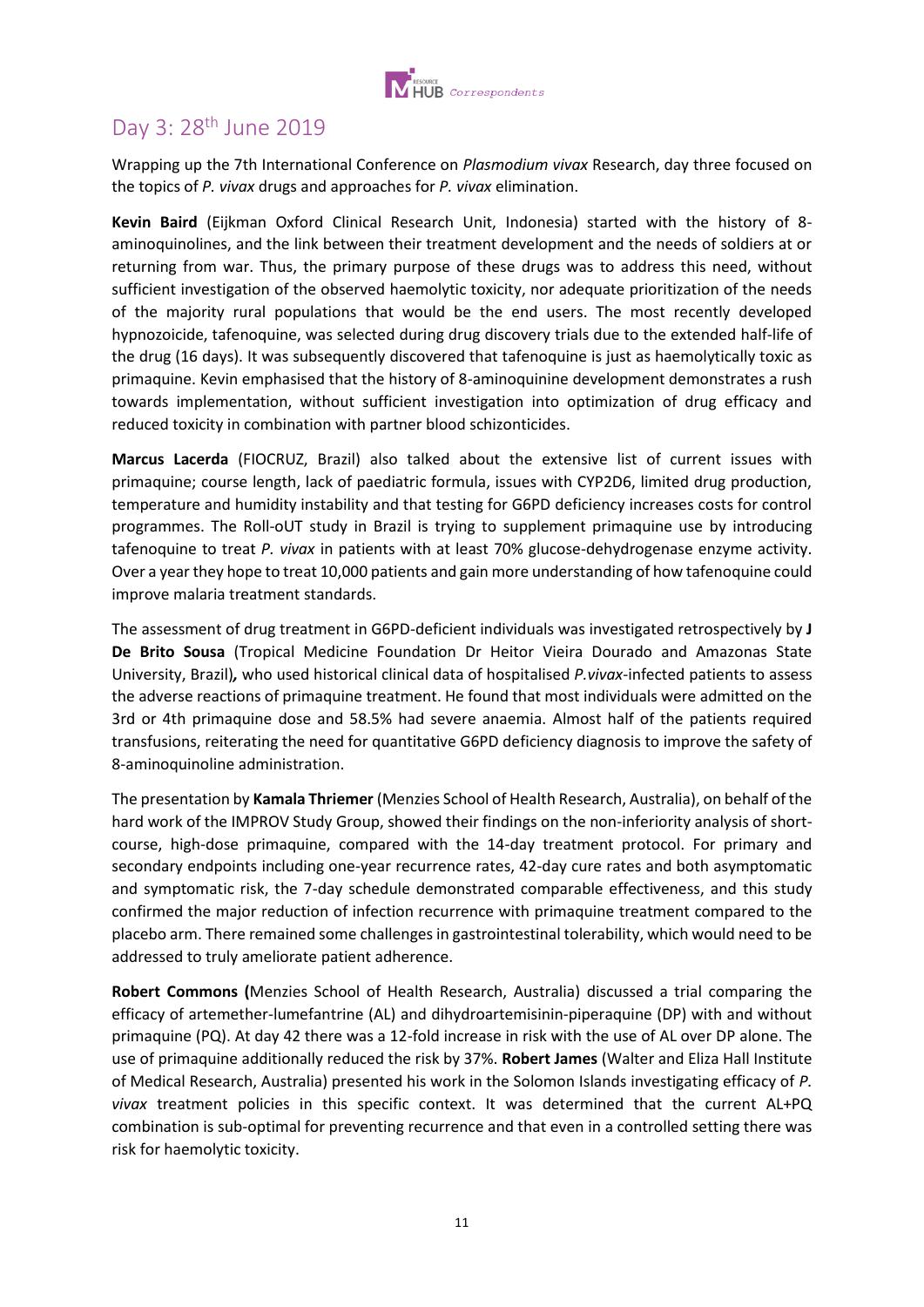

**Bob Taylor** (MORU, Thailand) examined haemoglobin dynamics following weekly primaquine administration in G6PD-deficient and G6PD-normal individuals in a Cambodian study, noting that G6PD deficiency, high initial parasitaemia, and thalassaemia were associated with the most rapid declines in haemoglobin concentration. Expanding hypnozoicides for paediatric treatment would target a considerable infected population and **Hema Sharma** (GlaxoSmithKline) shared a population pharmacokinetic model that was used to calibrate an ongoing paediatric clinical study. **Ghyslaine Bruna Djeunang Dongho** (University of Cameroon, Cameroon and Sapienza University of Rome, Italy) evaluated the considerations for appropriate *P. vivax* treatment in Duffy positive and negative individuals in Cameroon. The study found that 99% of patients were CYP2D6 normal metabolisers and there was a low G6PD deficiency proportion. **Narimane Nekkab** (Institut Pasteur, France) described the utility of a robust mathematical model to approximate the impact of tafenoquine in Brazil, showing the complex variety of treatment pathway options and estimating a 60% decrease in incidence rate associated with change in treatment policy.

**Pedro Alonso** (World Health Organization) provided a perspective on national and international policy and guidelines for elimination. He described the apparent division of countries into two groups; those that are nearing elimination and high burden countries. He mentioned that *P. vivax* is often the residual parasite, with recent examples of Sri Lanka and China. Pedro underlined these examples, and more, to show that elimination of *P. vivax* is possible, but that robust health systems and political willpower are major determinants of success. He insisted that elimination is based on three pillars, universal access, acceleration towards elimination, and surveillance tools that will help the global technical strategy against malaria. The need to accelerate the malaria elimination effort and new tools and technologies such as diagnostics, novel drugs and vaccines is the best way to do this.

**Francois Nosten** (Shoklo Malaria Research Unit, Thailand) examined the necessity of *P. vivax*-specific control measures to achieve malaria elimination; asking if, when and how these should these be implemented. Examples of increasing *P. vivax* under intense falciparum-focused intervention at the Thai-Myanmar border, alongside Sri Lanka's achievement of elimination of both parasites at approximately the same time, showed that it is imperative to know how *P. vivax* behaves in different contexts. He emphasized that the sub-microscopic reservoir of *P. vivax* can sustain transmission and that this reservoir may require targeted efforts such as mass drug administration.

Insights into the evolution of *P. vivax* was the overarching objective of the work presented by **Sarah Auburn** (Menzies School of Health Research and Charles Darwin University, Australia) from the vivax Genomic Epidemiology Network (vivaxGEN). This group aims to provide increased access to and utility of vivax-specific genomic tools, with a variety of potential use-cases. She gave an example of the general action plan relating to two priority applications: detection of antimalarial resistance and identifying imported infections. The plan includes; creating a collaborative network with high geographic scope, developing tools for high-throughput genotyping, producing online tools for data sharing and partnering with countries for pilot studies.

**Nicanor Obaldia** (Instituto Conmemorativo Gorgas de Estudios de la Salud, Panama and Harvard T.H. Chan School of Public Health, United States) provided an example of the insights to be gained from *P. vivax* genetic analysis in the pre-elimination context of Panama. Using selective whole genome amplification from samples gathered between 2009 and 2012, it was determined that there was low local diversity, and evidence of clusters that were genetically related to parasites from South America. Due to changes in population movement through Panama, future analysis with samples from 2014- 2019 may reveal interesting spatial patterns.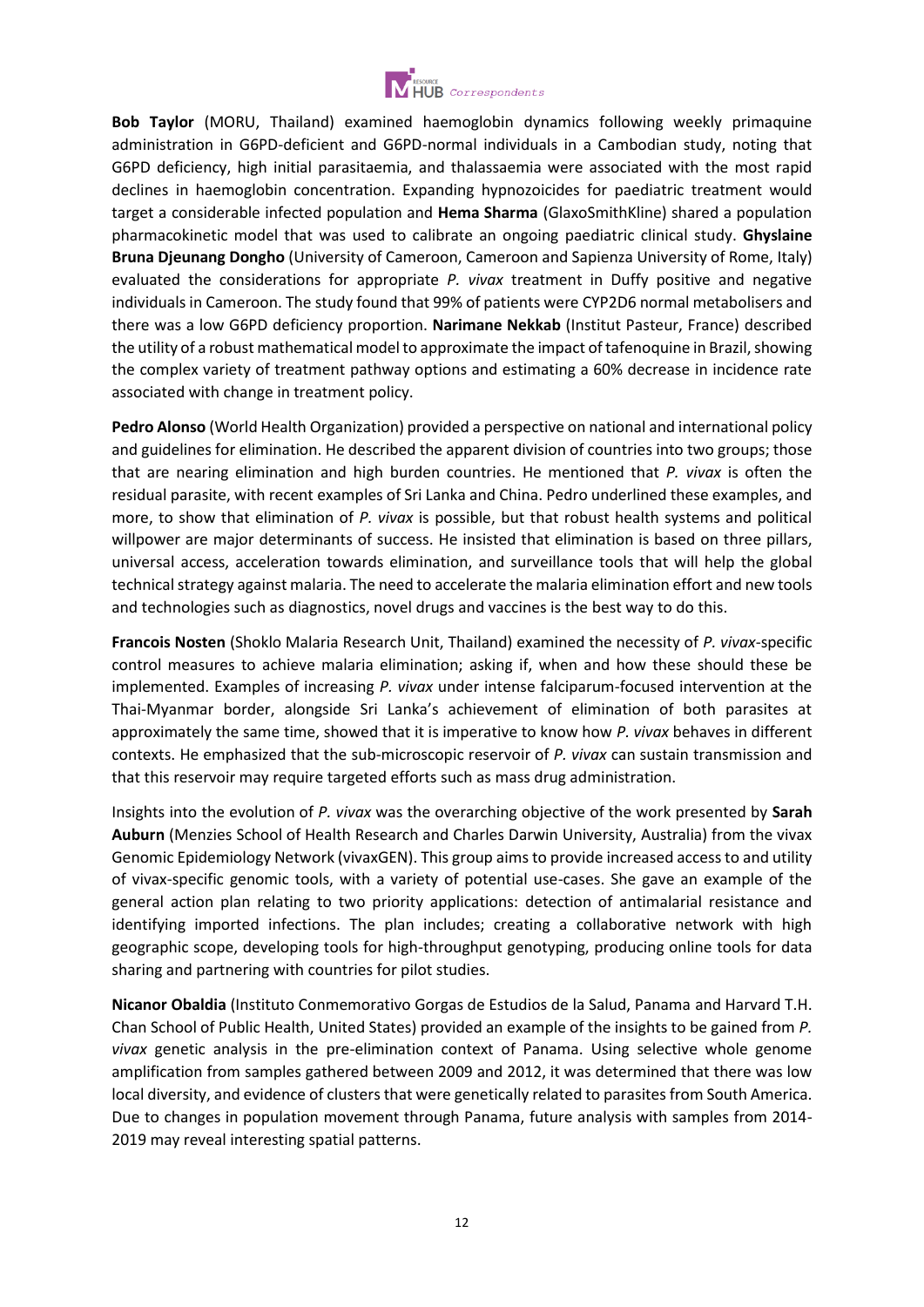

**Jason Rosado** (Institut Pasteur and Sorbonne University, France) discussed the difference in sensitivity between light microscopy and PCR and suggested that the measurement of antibody responses to previous infections could aid with the detection of latent hypnozoite carriage. He proposed a modification to standard MDA called SeroTAT, which would treat only those who have antibodies present. This could reduce the number of people that would have to take an unpleasant primaquine course by 80%.

Two turbo talks concluded the scientific sessions. **Sadudee Chotiriat** (Mahidol University, Thailand) confirmed that RBP2b could be used as a proxy for recent exposure in Thailand and that serological exposure markers could be used to improve detection of asymptomatic infection burden. Finally, a completely different, but vitally important, subject was covered by **Angela Devine** (Menzies School of Health Research and University of Melbourne, Australia)**.** She estimated the global economic cost of *P. vivax* to healthcare providers and patients was US\$533 million per year, but that the introduction of G6PD deficiency testing could reduce this by US\$234 million.

The day concluded with a round table discussion. **Ivo Mueller** (Institut Pasteur, France) chaired the panel which included: **Pedro Alonso** (World Health Organization)**, Kevin Baird** (Eijkman Oxford Clinical Research Unit, Indonesia)**, Neena Valecha (**WHO –SEARO, India**), Alejandro Llanos Cuentas**  (Universidad Peruana Cayetano Heredia, Perú), **Fitsum Tadesse** (Armauer Hansen Research Institute, Ethiopia), **Scott Miller (**Bill and Melinda Gates Foundation, United States), and **Alexandra Cameroon** (UNITAID, Switzerland).

The session began with a series of individual questions/answers posed to the panellists. **Alejandro** explained that Peru has a credible road-map for elimination as the government has recently fully endorsed it through a permanent law approved by Congress. **Scott** recognized the enormous progress that the vivax research community has achieved in the past years, particularly in developing and implementing technologies in areas such as diagnostics and drug discovery. However, he made an appeal to reinforce the study of vector biology in the next ICPvR as novel and promising technologies have been developed. **Pedro** was asked how WHO acquires and maintains government's commitment to malaria elimination. He provided insight that governments need to feel they have ownership and leadership in order to commit to complete malaria elimination programmes**. Fitsum** reinforced the importance of developing local individual strategies for elimination and drilled into this concept by explaining the different areas of transmission of *P. vivax* (above 1000m in the mountains) and *P. falciparum* (below 1000m in lowlands) in Ethiopia. **Neena** emphasised that India is responsible for nearly 50% of the burden associated with *P. vivax* infections and that surveillance needs to be tailored for each area. Her wish is for increased collaboration to help overcome the current challenges in *P. vivax* research. **Alexandra** reinforced the importance of accurately determining the burden of vivax infections in children to elaborate a precise investment plan for this vulnerable population. **Kevin** expressed his belief that an operational and cost-effective G6PD test would revolutionise progress towards elimination. On the other hand, **Pedro** encouraged researchers not to abandon vaccination development efforts as they represent a cost-effective public health tool that could accelerate us towards elimination. Moreover, he appealed to hear more from researchers, particularly those working on the ground, to report any areas they would like additional guidance from WHO to support control efforts.

**Chetan Chitnis** (Institut Pasteur, France) ended by acknowledging the funders who made possible the 7<sup>th</sup> edition of ICPvR, in particular, the generous gift by the Bill and Melinda Gates Foundation, the invaluable help of the local and international Scientific Committees and the essential and effective help of the Secretariat at Pasteur. Last, it was announced that the 2021 ICPvR will be held in India!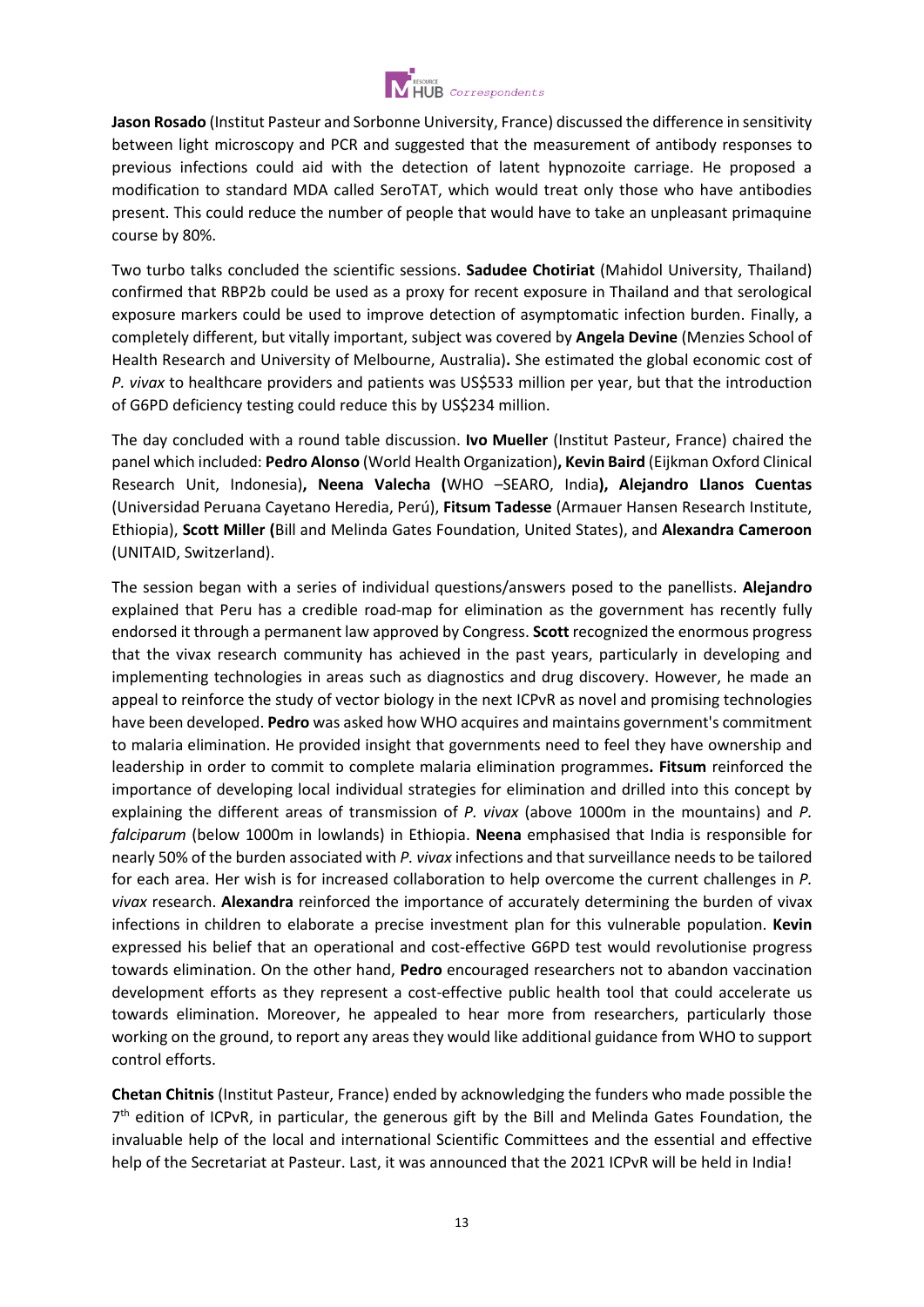

*This daily report has been written by Emma Collins and Kate Twohig (University of Oxford) as part of the MESA Correspondents program. Senior editorial support and expertise have been provided by Prof Hernando del Portillo (ISGlobal & Institut d'Investigació Germans Trias i Pujol (IGTP)).*